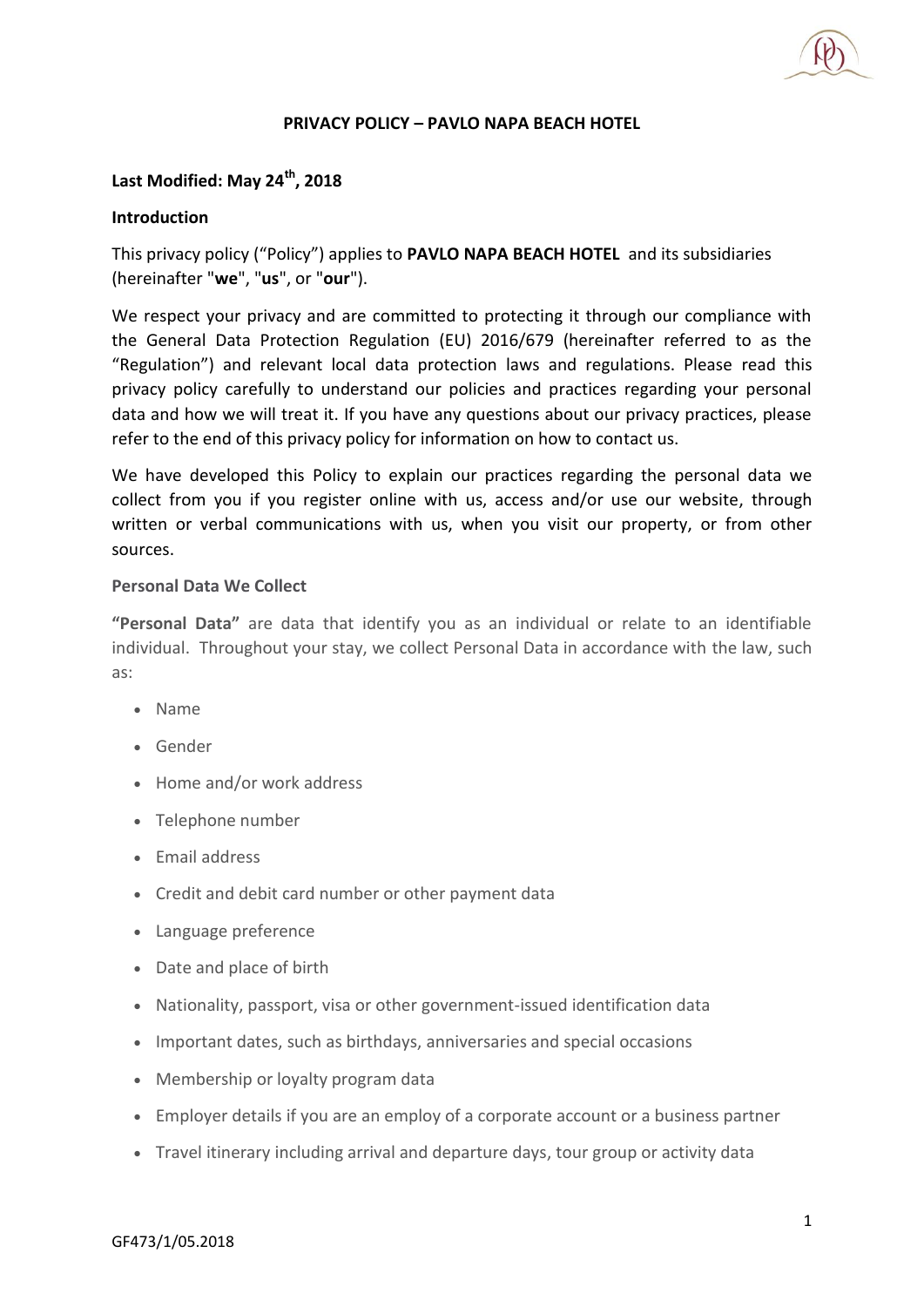

- Prior guest stays or interactions, goods and services purchased, special service and amenity requests
- Telephone numbers dialled, faxes sent/received or receipt of telephone messages when connected to the telephone services we provide to guests during their stay
- Information about vehicles you may bring to our property
- Social media account ID, profile photo and other data publicly available, or data made available by linking your social media and loyalty accounts / applications
- Your reviews and opinions about our services
- Data about family members and companions, such as names and ages of children
- Images and video data via security cameras located in public areas, such as entrances, hallways and lobbies, in our property
- Guest preferences and personalized data ("Personal Preferences"), such as your interests, activities, hobbies, food and beverage choices, services and amenities of which you advise us or which we learn about during your visit
- Any other type of information which you may choose to provide to us or we may obtain about you through third parties with whom we do business (e.g. tour operators, travel agents or similar providers)

If you submit any Personal Data about other people to us or our Service Providers (e.g., if you make a reservation for another individual), you represent that you have the authority to do so and you permit us to use the data in accordance with this Privacy Policy and/or the Registration Card which is provided at reception desks of our hotel and/or property.

# **How We Collect Personal Data**

We and our service providers and/or agents and/or affiliates may collect Personal data, in a variety of ways, whether these are provided in writing or through verbal communication at every guest interaction and in providing any part of our services such as the following:

**Online Services**

We collect Personal Data when you make a reservation, purchase goods and services from our Websites or Applications, communicate with us, or otherwise connect with us or post to social media pages, or sign up for a newsletter or participate in a survey, contest or promotional offer.

# **Property Visits**

We collect Personal Data when you visit our property or use on-property services and outlets, such as restaurants, concierge service, health club, child care services, and spa. We also collect Personal Data when you attend promotional events that we host or in which we participate, or when you provide your Personal Data to facilitate an event.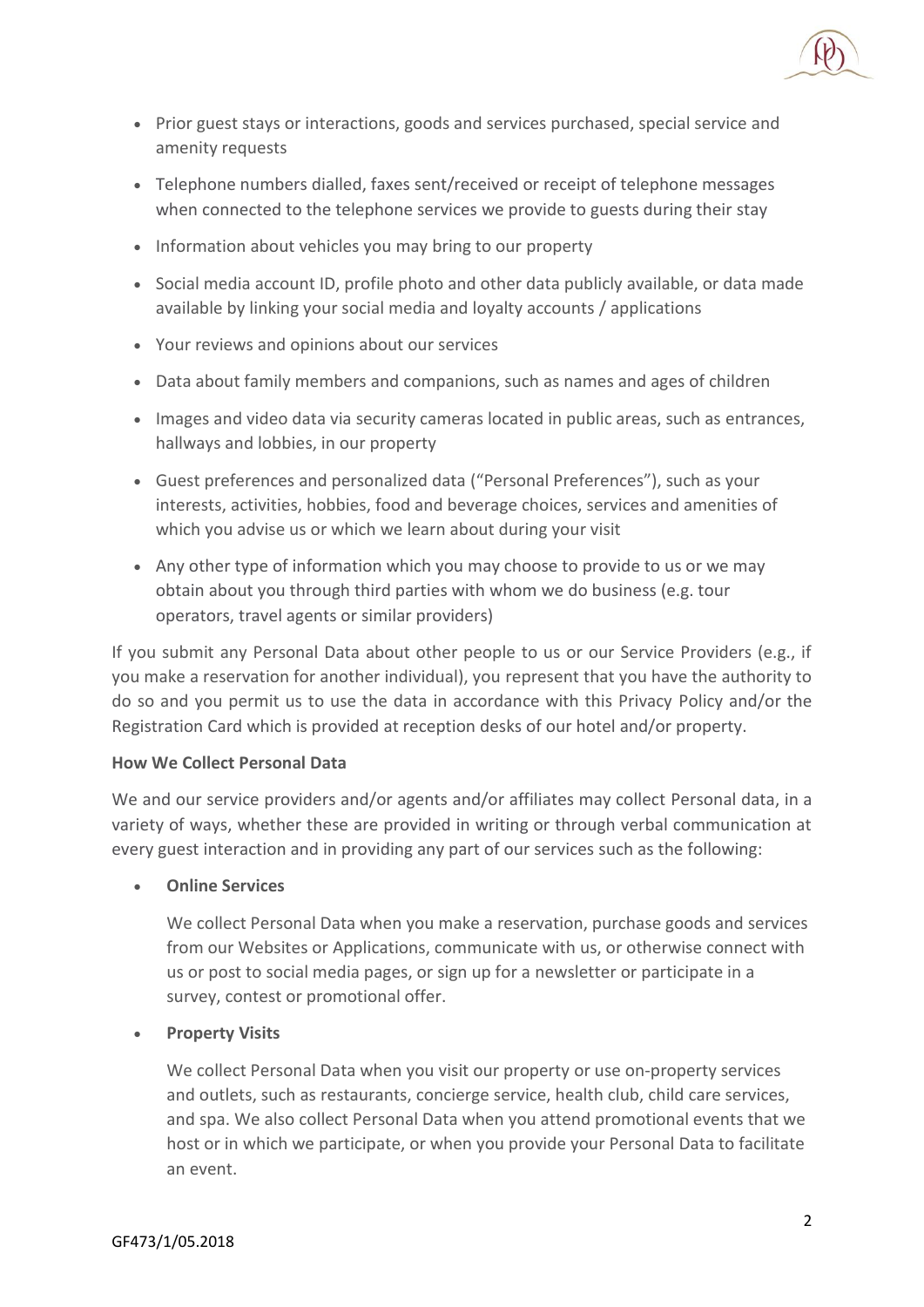

## **Customer Care Centers**

We collect Personal Data when you make a reservation over the phone, communicate with us by email, fax or via online chat services or contact customer service.

## **Business Partners**

We collect Personal Data from companies with whom we partner to provide you with goods, services or offers based upon your experiences at our property or that we believe will be of interest to you. Examples of Business Partners include travel and tour operator partners, travel booking platforms, on-property outlets and rental car providers.

# **Physical & Mobile Location-Based Services**

We collect Personal Data if you download one of our Apps or choose to participate in certain programs. For example, we may collect the precise physical location of your device by using satellite, cell phone tower, WiFi signals, or other technologies. We will collect this data if you opt in through the App or other program (either during your initial login or later) to receive the special offers and to enable location-driven capabilities on your mobile device. If you have opted-in, the App or other program will continue to collect location data when you are in or near a participating property until you log off or close the application (the App or other program will collect this data if it is running in the background) or if you use your phone's or other device's setting to disable location capabilities for the **PAVLO NAPA BEACH HOTEL** Apps or other program.

# **Other Sources**

We collect Personal Data from other sources, such as public databases, joint marketing partners and other third parties. This may include information from your travel agent, airline, credit card, and other partners, and from social media platforms (including from people with whom you are friends or otherwise connected). For example, if you elect to login to, connect with or link to, the Online Services using your social media account, certain Personal data from your social media account will be shared with us, which may include Personal data that is part of your profile or your friends' profiles.

In the event that we receive information from third parties, as opposed to directly from you, provided that they are lawfully entitled to share your data with us, we will use and share this information for the purposes described in this Policy. Also in the event that your Personal data is collected in this way, then we will bring to your attention the information included in this Policy along with the source from which the data originate, and if applicable, whether it came from publicly accessible sources. This information shall be provided to you within a reasonable period after obtaining the Personal data, but at the latest within 1 month, except where the Personal data are to be used for communication with you, in which case we will provide you with the above information at the latest at the time of the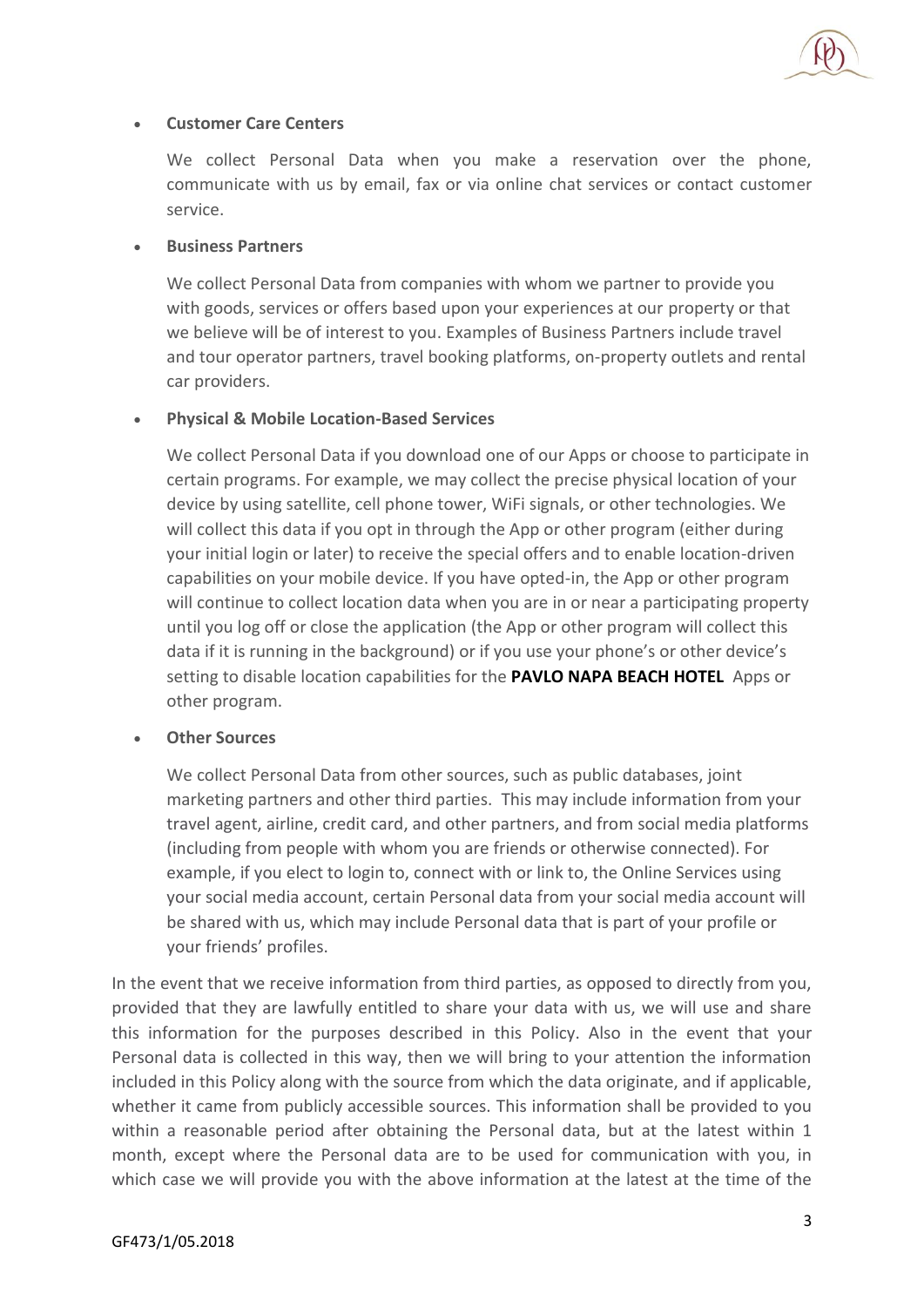

first communication with you. However, if the above information is envisaged to be disclosed to another recipient then the above information shall be disclosed the latest when the Personal data are first disclosed to the new recipient, despite the fact that none of the previous deadlines has passed. Of course, no such information would need to be provided:

- where you already have this information;
- where the provision of this information, for some reason, proves impossible or would involve disproportionate effort to obtain;
- obtaining or disclosure is expressly laid down by Member State to which we are subject, and which provide measures to protect your legitimate interest;, or
- in the event where the Personal data must remain confidential subject to an obligation of professional secrecy.

## **Collection of Other Data**

"Other Data" are data that generally do not reveal your specific identity or do not directly relate to an individual. To the extent other Data reveal your specific identity or relate to an individual, we will treat other Data as Personal Data. Other Data include:

- Browser and device data
- App usage data
- Data collected through cookies, pixel tags and other technologies
- Demographic data and other data provided by you
- Aggregated data

### **How We Collect Other Data**

We and our third party service providers may collect Other Data in a variety of ways including:

### **Your browser or device**

We collect certain data through your browser or automatically through your device, such as your Media Access Control (MAC) address, computer type (Windows or Macintosh), screen resolution, operating system name and version, device manufacturer and model, language, internet browser type and version and the name and version of the Online Services (such as the Apps) you are using. We use this data to ensure that the Online Services function properly.

### **Your use of the Apps**

We collect certain data when you download and use an App, such as App usage data, the date and time the App on your device accesses our servers and what data and files have been downloaded to the App based on your device number.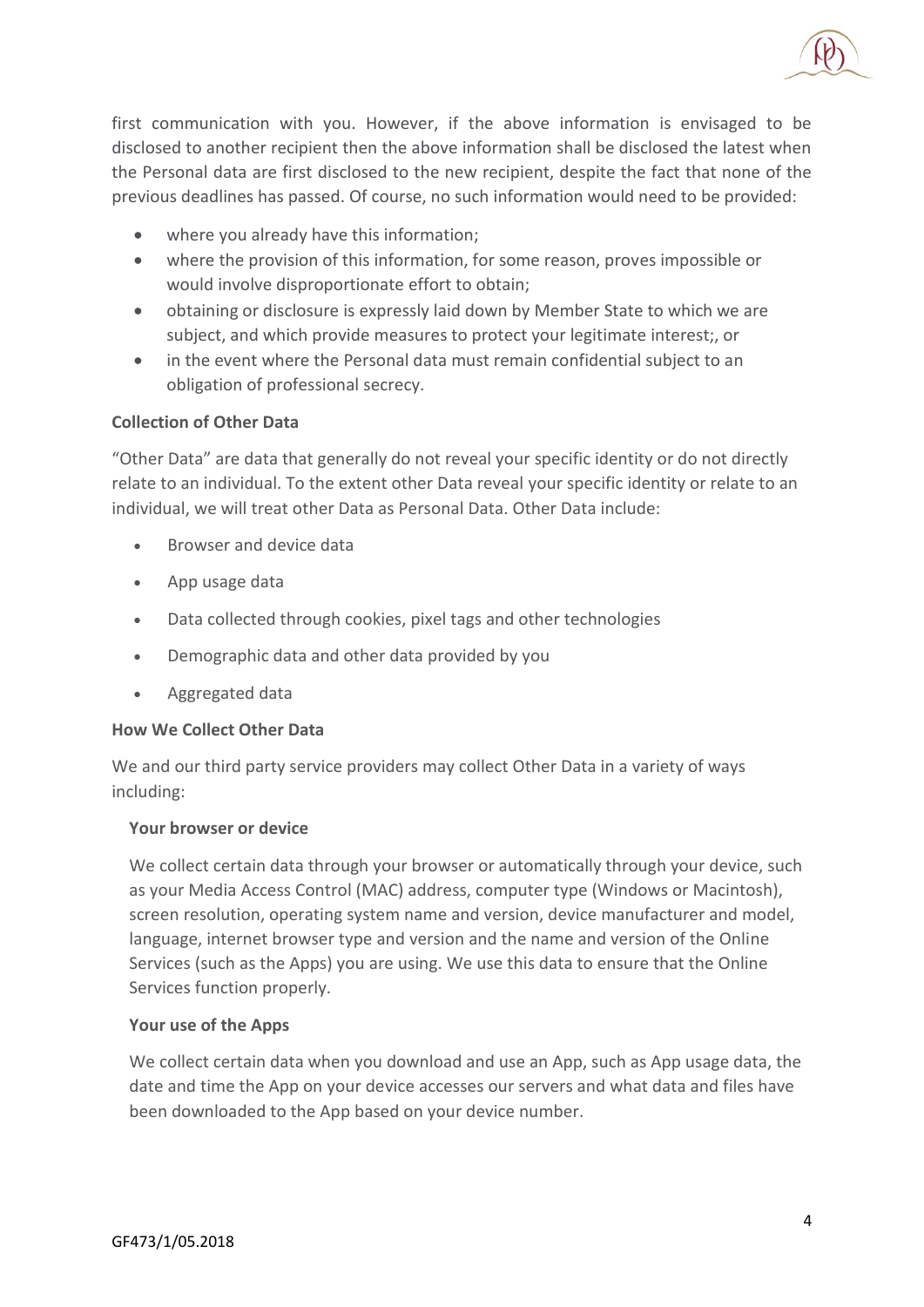

## **Cookies**

We collect certain data from cookies, which are pieces of data stored directly on the computer or mobile device that you are using. Cookies allow us to collect data such as browser type, time spent on the Online Services, pages visited, referring URL, language preferences, and other aggregated traffic data. We use the data for security purposes, to facilitate navigation, to display data more effectively, to collect statistical data, to personalize your experience while using the Online Services and to recognize your computer to assist your use of the Online Services. We also gather statistical data about use of the Online Services to continually improve design and functionality, understand how they are used and assist us with resolving questions.

Cookies further allow us to select which advertisements or offers are most likely to appeal to you and display them while you are using the Online Services or to send marketing emails. We also use cookies to track responses to online advertisements and marketing emails.

You can choose whether to accept cookies by changing the settings on your browser or by managing your tracking preferences. If, however, you do not accept cookies, you may experience some inconvenience in your use of the Online Services. For example, we will not be able to recognize your computer, and you will need to log in every time you visit. You also will not receive advertising or other offers from us that are relevant to your interests and needs. You can find good and simple instructions on how to manage Cookies on the different types of web browsers at [www.allaboutcookies.org.](http://www.allaboutcookies.org/)

# **Pixel Tags and other similar technologies**

We collect data from pixel tags (also known as web beacons and clear GIFs), which are used with some Online Services to, among other things, track the actions of users of the Online Services (including email recipients), measure the success of our marketing campaigns and compile statistics about usage of the Online Services.

### **Your IP Address**

We collect your IP address, a number that is automatically assigned to the computer that you are using by your Internet Service Provider (ISP). An IP address is identified and logged automatically in our server log files when a user accesses the Online Services, along with the time of the visit and the pages that were visited. We use IP addresses to calculate usage levels, diagnose server problems and administer the Online Services. We also may derive your approximate location from your IP address.

# **Aggregated Data**

We may aggregate data that we collected and this aggregated data will not personally identify you or any other user.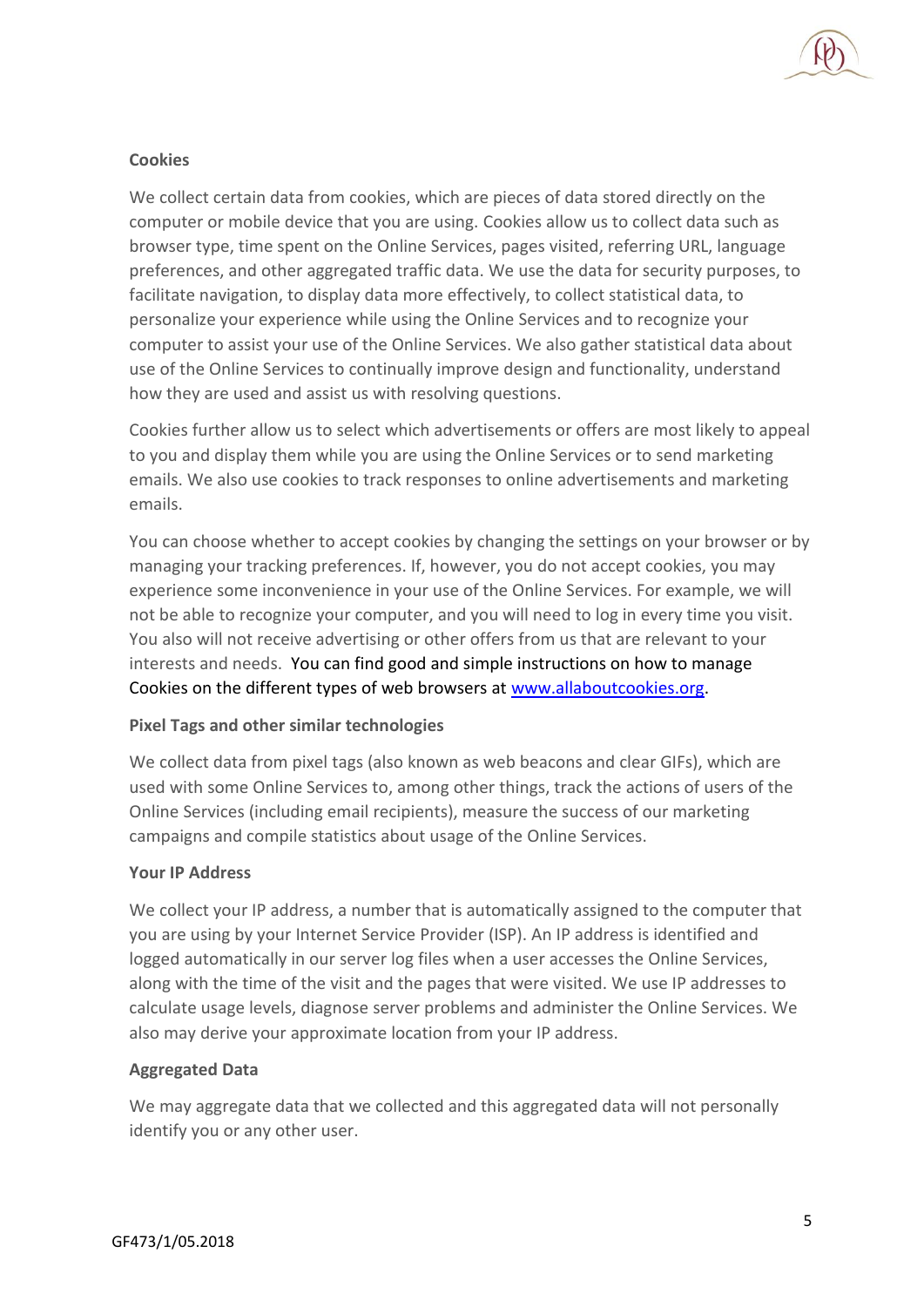## **Use of Personal Data and other Data**

We may use Personal data and other data for our legitimate business interests in a variety of ways including:

- To provide the services you request from us, such as to facilitate reservations, send confirmations or pre-arrival messages, to assist you with meetings, events or celebrations, and provide you with other information about the area of the hotel and/or property at which you are scheduled to visit
- To complete and fulfil your reservation and stay i.e. to process your payment, ensure that your room is available, and provide you with related customer service
- To send you administrative information, direct marketing communications, newsletters, promotional and special offers, periodic customer satisfaction, market research or quality assurance surveys, and in order to respond to your requests and messages. This may be done in accordance to any communication preferences you have expressed. Such information may be provided through e-mail, postal mail, online advertising, social media, telephone, text messages, push notifications, in-app messaging, and other means including on property messaging such as in-room television
- To personalize the services you request and your experience when you stay in one of our hotel and/or property
- To offer you the expected level of hospitality in-room and throughout our property
- To allow you to participate in contests and other promotions and to administer these activities. Some of these activities have additional rules, which could contain additional information about how we use and disclose your Personal data. We suggest that you read any such rules carefully
- For our business purposes, such as data analysis, audits, security and fraud monitoring and prevention (including through the use of closed circuit television, card keys, and other security systems), developing new products, enhancing, improving or modifying our Services to ensure that our site, products, and services are of interest to you, identifying usage trends, determining the effectiveness of our promotional campaigns and operating and expanding our business activities
- To generate visit statistics of our website
- To generate statistics in relation to the types and volumes of guests visiting our hotel and/or property during the year
- To improve and personalise of our services to you during future stays through the use of information that you provide in relation to your preferences and experiences. For this purpose understand that the creation of a profile is necessary.

In the event that we decide to further process your Personal data for a purpose other than that for which the personal data were obtained, we shall provide you prior to further processing with information on that other purpose and with any relevant further information which the General Data Protection Regulation requires.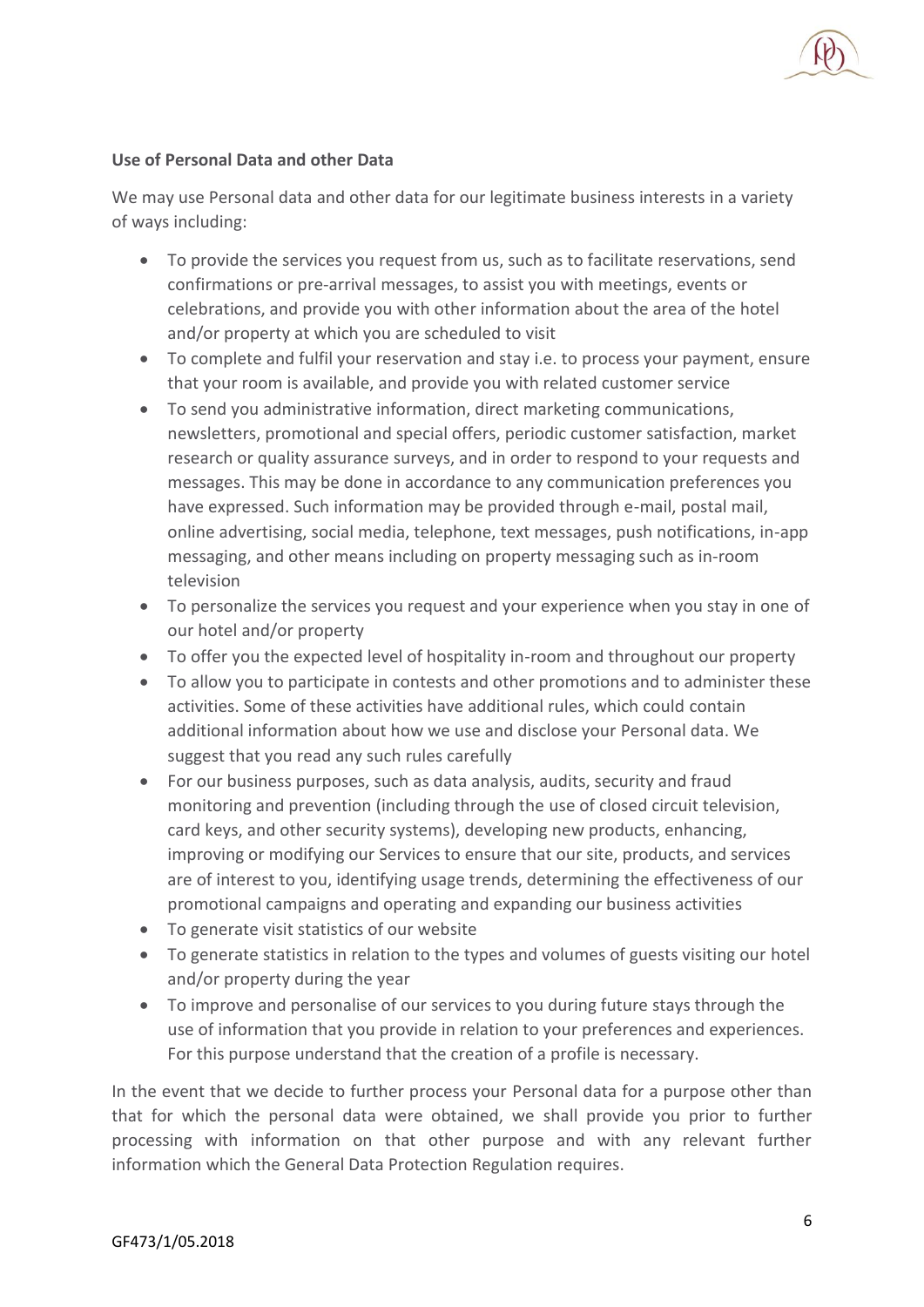## **Disclosure, Sharing and Transfer of Personal Data**

To uphold a uniform level of hospitality and provide you with the best possible service in all our property and/or hotel, your Personal data may be shared with the below entities and/or people, which may involve cross-border transfer of information to third parties in countries outside the European Economic Area:

- To authorised personnel at the applicable hotel and/or property in order to meet your reservation request. Upon your express consent, we retain your Personal data including details of your stay, preferences, room/accommodation type and amenities used.
- To subsidiary and/or affiliate companies and/or business partners of **PAVLO NAPA BEACH HOTEL** for the purpose of meeting your preferences and in order to offer personalised services in our property.
- To our third party service providers, in order to offer products, services, or offers at our property and for our operation and improvement. For example, your Personal data may be transferred to service providers in the context of the provision of services such as rental of cars, spa and restaurants within our hotel, website hosting, data analysis, surveys, payment processing, order fulfilment, information technology and related infrastructure provision, customer service, email delivery, auditing and other services. Generally, our service providers are contractually obligated to protect your personal data and may not otherwise use or share your personal data, except as may be required by law.
- To Authorized Licensees: We may disclose your Personal data to an Authorized Licensee in connection with the Services, including with respect to a reservation you book through us, in connection with offerings of Travel Related Services, or to enable an Authorized Licensee to market and operate the business that it licenses.
- To sponsors of Contests and other Promotions.
- To your friends associated with your social media account, to other website users and to your social media account provider, in connection with your social sharing activity, such as if you connect your social media account to your Online Services account or log-into your Online Services account from your social media account. By connecting your Online Services account and your social media account, you authorize us to share information with your social media account provider, and you understand that the use of the information we share will be governed by the social media site's privacy policy. If you do not want your Personal data shared with other users or with your social media account provider, please do not connect your social media account with your Online Services account and do not participate in social sharing on the Online Services.

In addition, when you elect to post information on message boards, chat, profile pages and blogs and other services to which you are able to post information and materials (including, without limitation, our Social Media Pages) any such information you post or disclose through these services will become public and may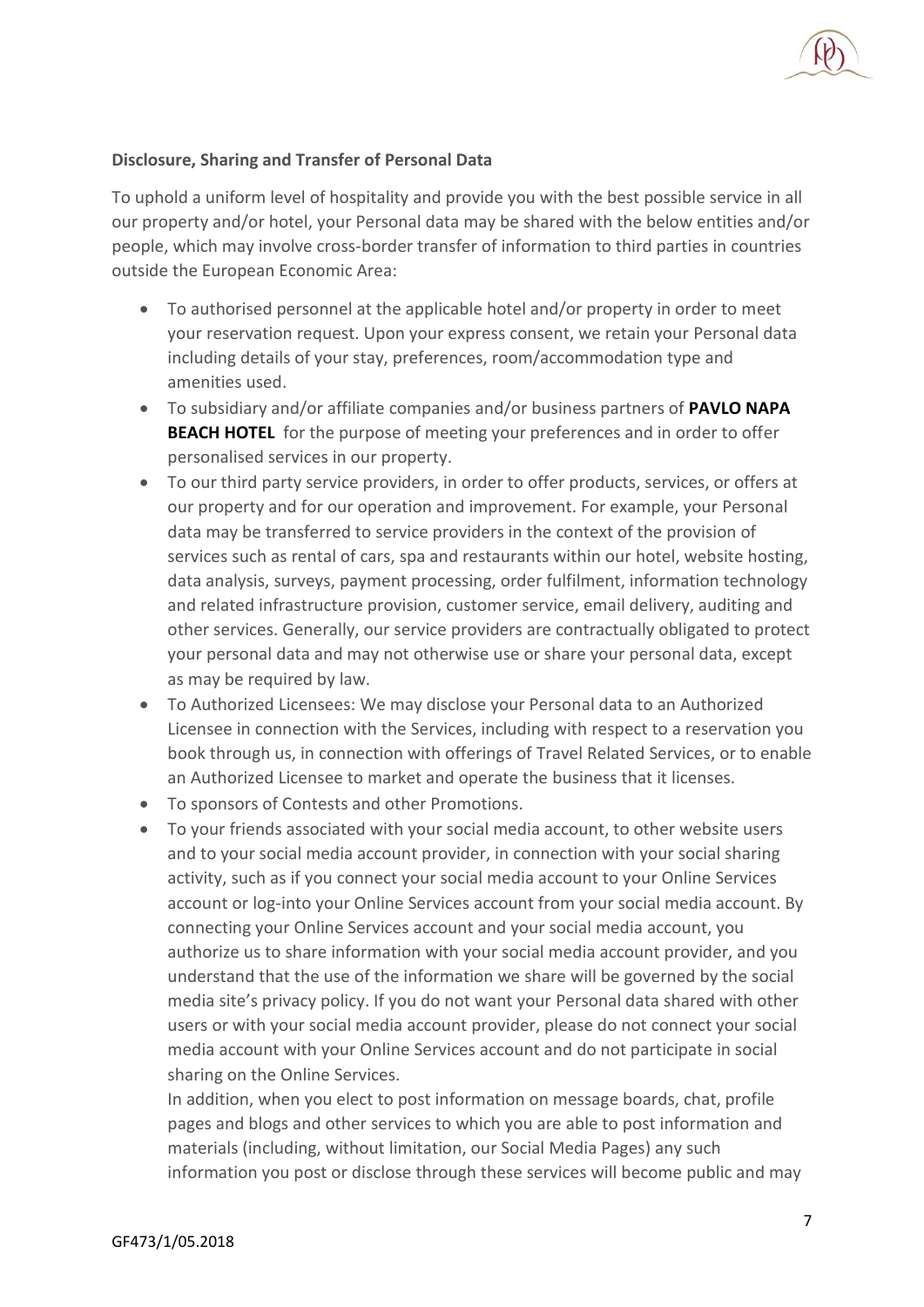

be available to other users and the general public. We urge you to be very careful when deciding to disclose any information on the Online Services.

- In the event of any reorganization, merger, sale, joint venture, assignment, transfer or other disposition of all or any portion of our business, assets or stock (including in connection with any bankruptcy or similar proceedings), we may share your Personal data to a third party for the purposes of the aforementioned event.
- If you visit any of our property as part of a group event or meeting, then personal data collected for meeting and event planning may be shared with the organizers of those meetings and events, and, where appropriate, guests who organise or participate in the meeting or event.
- Other circumstances in which the sharing of your Personal data may take place are in order to:
	- comply with applicable laws,
	- respond to governmental inquiries or requests from public authorities,
	- comply with valid legal process,
	- protect the rights, privacy, safety or property of **PAVLO NAPA BEACH HOTEL** , site visitors, guests, employees, those of any of our affiliates or the public,
	- permit us to pursue available remedies or limit the damages that we may sustain,
	- enforce our websites' terms and conditions, and
	- respond to an emergency
	- to allow us to pursue available remedies or limit the damages that we may sustain.

# **Use and Disclosure of Other Data**

We may use and disclose Other Data for any purpose, except where we are required to do otherwise under applicable law. In some instances, we may combine Other Data with Personal data (such as combining your name with your location). If we do, we will treat the combined information as Personal data as long as it is combined.

• **Third Party Services:** This Privacy Policy does not address, and we are not responsible for, the privacy, information or other practices of any third parties, including any third party operating any site or service to which the Services link, third party payment services, or any third-party website that is the landing page of the high-speed Internet providers at our hotel. The inclusion of a link on the Online Services does not imply endorsement of the linked site or service by us or by our affiliates. We have no control over, and are not responsible for, this third party's collection, use and disclosure of your Personal data.

In addition, we are not responsible for the information collection, use, disclosure or security policies or practices of other organizations, such as Facebook, Apple, Google, Microsoft, LinkedIn or any other app developer, app provider, social media platform provider, operating system provider, wireless service provider or device manufacturer, including with respect to any Personal data you disclose to other organizations through or in connection with the Apps or our Social Media Pages.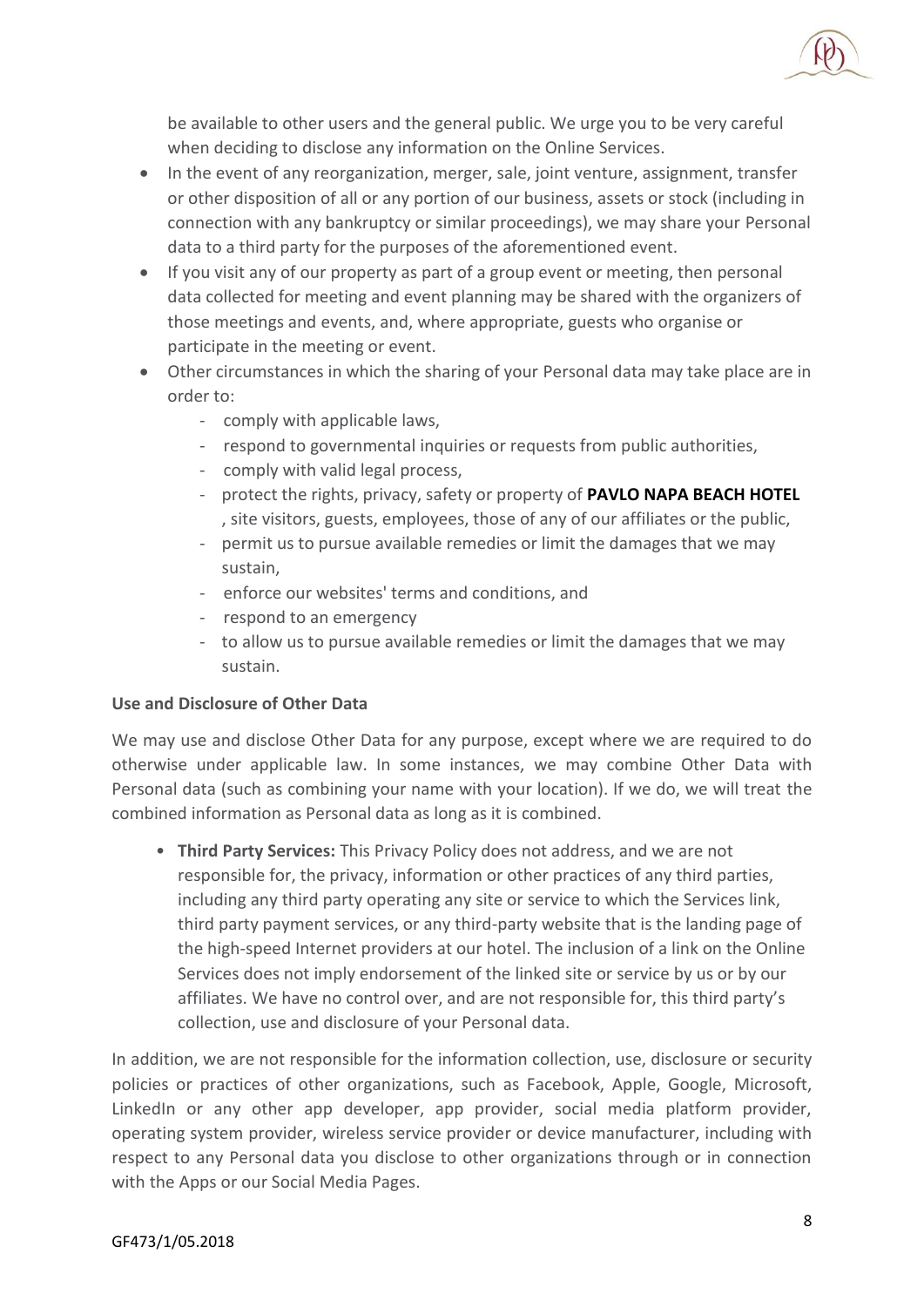• **Third Party Advertisers:** We may use third-party advertising companies to serve advertisements regarding goods and services that may be of interest to you when you access and use the Online Services and other websites or online services, based on information relating to your access to and use of the Online Services and other websites or online services. To do so, these companies may place or recognize a unique cookie on your browser (including through use of pixel tags).

## **Special category of Personal data**

"Special Category of Personal data" amount to such information the processing of which reveals racial or ethnic origin, political opinions, religious or philosophical beliefs, or trade union membership, and the processing of genetic data, biometric data for the purpose of uniquely identifying a natural person, data concerning health or data concerning a natural person's sex life or sexual orientation. We do not generally collect Special Category information unless it is volunteered by you. We may use health data provided by you to meet your particular needs (for example, the provision of disability access). Despite that, we ask that, unless there is a serious need for you or another guest, you do not send us, and you do not disclose, any Special Category Personal data to us.

### **Minors**

We do not knowingly collect personal data from individuals who are under 18 years of age. As a parent or legal guardian, please do not allow your children to submit personal data without your permission.

### **How We Store Your Personal data**

The information that we collect about you, including Personal data, will be stored and processed in Cyprus and/or in remote cases in the Countries in which we and the third parties mentioned above operate. If you are located in the European Union or other regions with laws governing data collection and use that may differ from European data protection laws, please note that in the course of providing you with the service you requested we may transfer Personal data to some of these countries and jurisdictions that have data protection laws that do not provide the exact same level of protection as in your jurisdiction, however we make every effort possible to verify and audit that the processor and sub processors provide the best level of protection of personal data.

### **Retention of Personal data**

We keep your Personal data for as long as needed to provide you with our respective services and in compliance with relevant laws of Cyprus. The period for which we keep your Personal data that is necessary for compliance and legal enforcement purposes varies and depends on the nature of our legal obligations and claims in the individual case. Personal data shall be destroyed as early as practicable, from both our short-term system and our back-ups so that restoration and/or reconstruction of the data is no longer possible. This also involves the secure destruction of any printed paper through methods such as crossshredding or incinerating the paper documents. For further information regarding specific retention period please contact us a[t dpo@pavlonapa.com.cy.](mailto:dpo@pavlonapa.com.cy)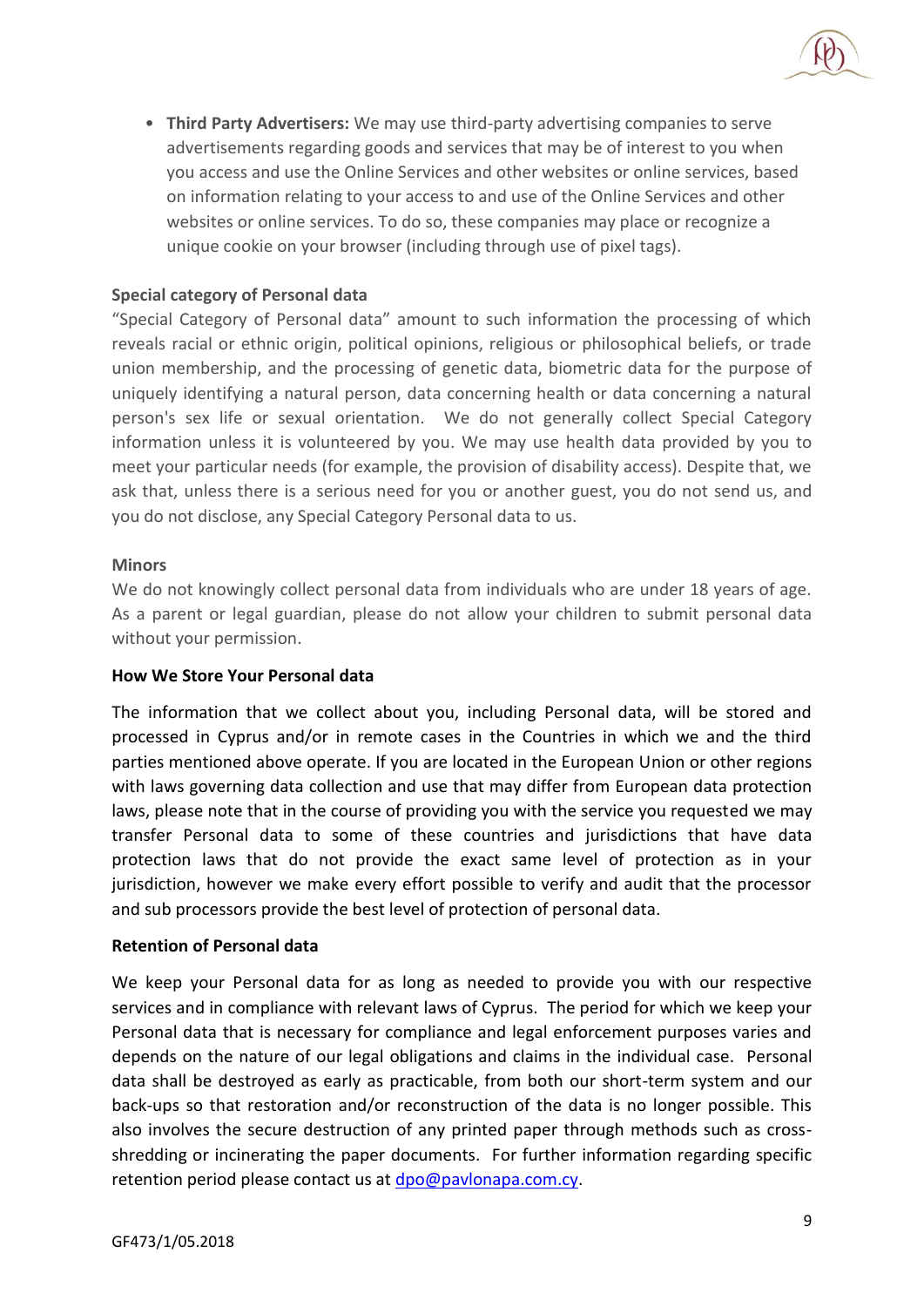

### **Legal Bases for Collection, Use and Disclosure of Your Personal data**

There are different legal bases that we rely on to collect, use and disclose your Personal data namely:

- **Performance of contract:** The use of your Personal data for purposes of providing the services, customer management and functionality and security as described above is necessary to perform the services provided to you under our term and conditions and any other contract that you have with us.
- **Compliance with legal obligation:** We are permitted to use your Personal data to the extent this is required to comply with a legal obligation to which we are subject.
- **Protection of your interests:** When use of your data is necessary in order to protect your vital interests or those of other individuals.
- **Consent:** We will rely on your consent to use (i) your Personal data for marketing and advertising purposes; (ii) your Personal data for other purposes when we ask for your consent separately from this privacy policy and for which the purpose of the process does not relate to the services we offer to you.

### **How We Protect the Security of Your Personal data**

We take appropriate security measures (including physical, electronic and procedural measures) to safeguard your Personal data from unauthorized access, disclosure, alteration or destruction. We also carry out checks to ensure that our affiliates and service providers with whom we share personal data, have reasonable measures in place to provide an adequate level of data protection and to maintain the confidentiality of your Personal data.

Our property are certified with the International Standards ISO 9001, ISO 22000 , ISO 18001 and have put in place controls in line with ISO 27001. Only authorized employees are permitted to access Personal data, and they may do so only for permitted business functions. In addition we have trained our employees on how to handle, manage and process personal data, applied upgraded technical measures and transformed our policies and procedures in a way that will comply with the General Data Protection Regulation.

For your protection, we may only implement requests with respect to the Personal data associated with the particular email address that you use to send us your request, and we may need to verify your identity before implementing your request. We will try to comply with your request as soon as reasonably practicable.

Users should also take care with how they handle and disclose their Personal data and should avoid sending Personal data through insecure email. We are not responsible for circumventions of any privacy settings or security measures contained on the Website.

We will not contact you by mobile/text messaging or email to ask for your confidential personal data or payment card details. If you receive this type of request, you should not respond to it. We will only ask for payment card details by telephone when you are booking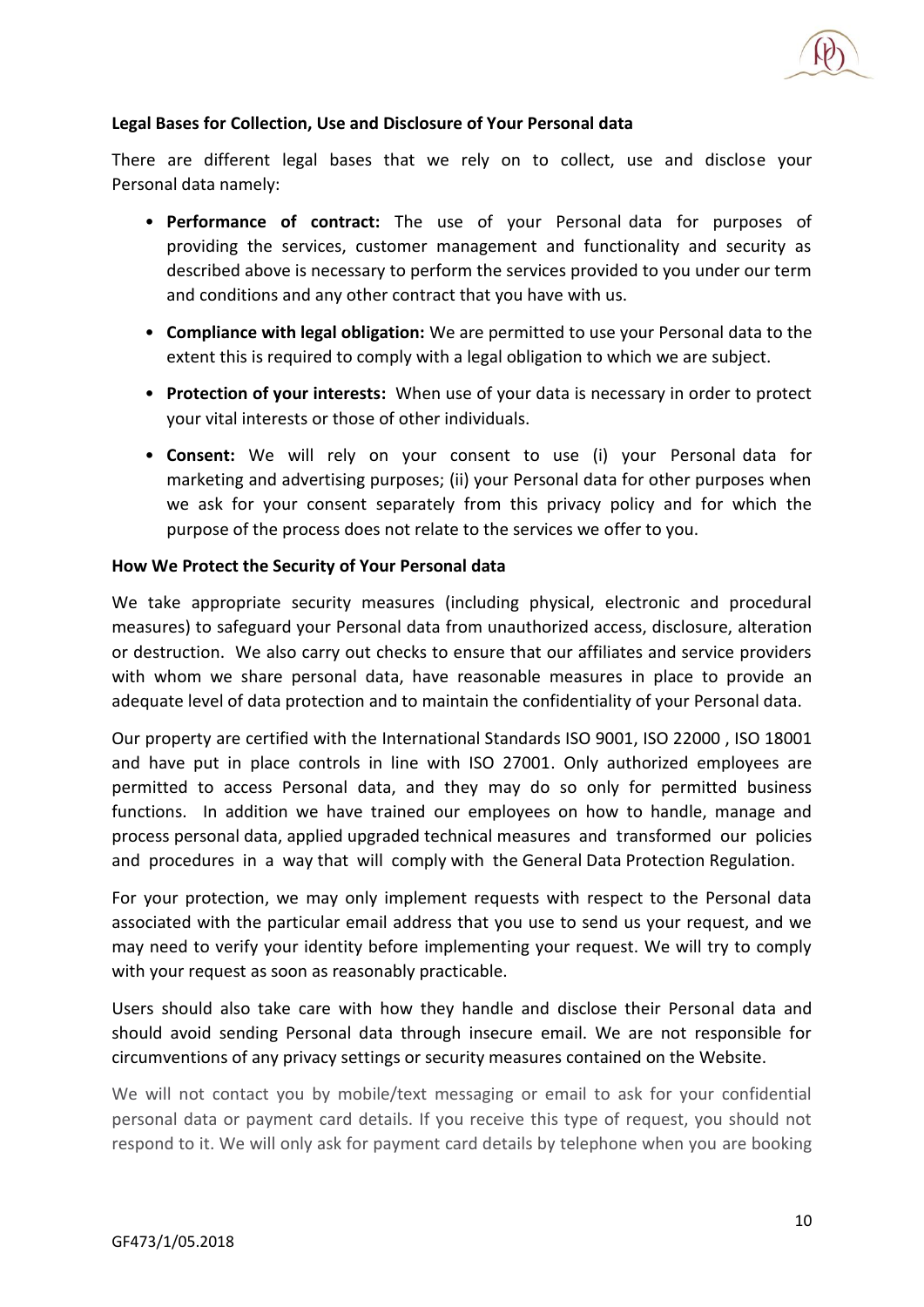

a reservation or promotional package. We also ask that you please notify us at [dpo@pavlonapa.com.cy.](mailto:dpo@pavlonapa.com.cy)

If you have reason to believe that your interaction with us is no longer secure (for example, if you feel that the security of your account has been compromised), please immediately notify us in accordance with the "Contact Us" section below.

### **Choices about how we Collect, use and Disclose your Personal data**

We strive to provide you with choices regarding the Personal data you provide to us.

- You can choose not to provide us with certain Personal data, but that may result in you being unable to use certain services.
- When you register with us, you may be given a choice as to whether you want to receive email messages, newsletters or advertising material about updates, improvements, special offers, or containing special distributions of content by us. If consented yet later on you decide you no longer want to receive commercial or promotional emails or newsletters from us, you will need to avail yourself of the unsubscribe mechanism set out in the applicable communication. It may take up to seven days for us to process an opt-out request. We may send you other types of transactional and relationship e-mail communications, such as service announcements, administrative notices, and surveys, without offering you the opportunity to opt out of receiving them as these will related directly to your relationship with us.
- If you provided Personal data, you may terminate your relationship with us at any time as per the provision of the between us agreement or engagement. If you choose to do so, your Personal data will be deleted in accordance with our retention policy.

### **Your Rights Related to Your Personal data**

Subject to the provisions of the General Data Protection Regulation, you have certain rights regarding the Personal data we collect, use or disclose and that is related to you, including the right

- to receive information on the Personal data concerning we hold about you and how such Personal data is used (right to access);
- to rectify inaccurate Personal data concerning you (right to data rectification);
- to delete/erase your Personal data (right to erasure/deletion, "right to be forgotten");
- to receive the Personal data provided by you in a structured, commonly used and machine-readable format and to transmit those Personal data to another data controller (right to data portability)
- to object to the use of your Personal data where such use is based on our legitimate interests or on public interests (right to object); and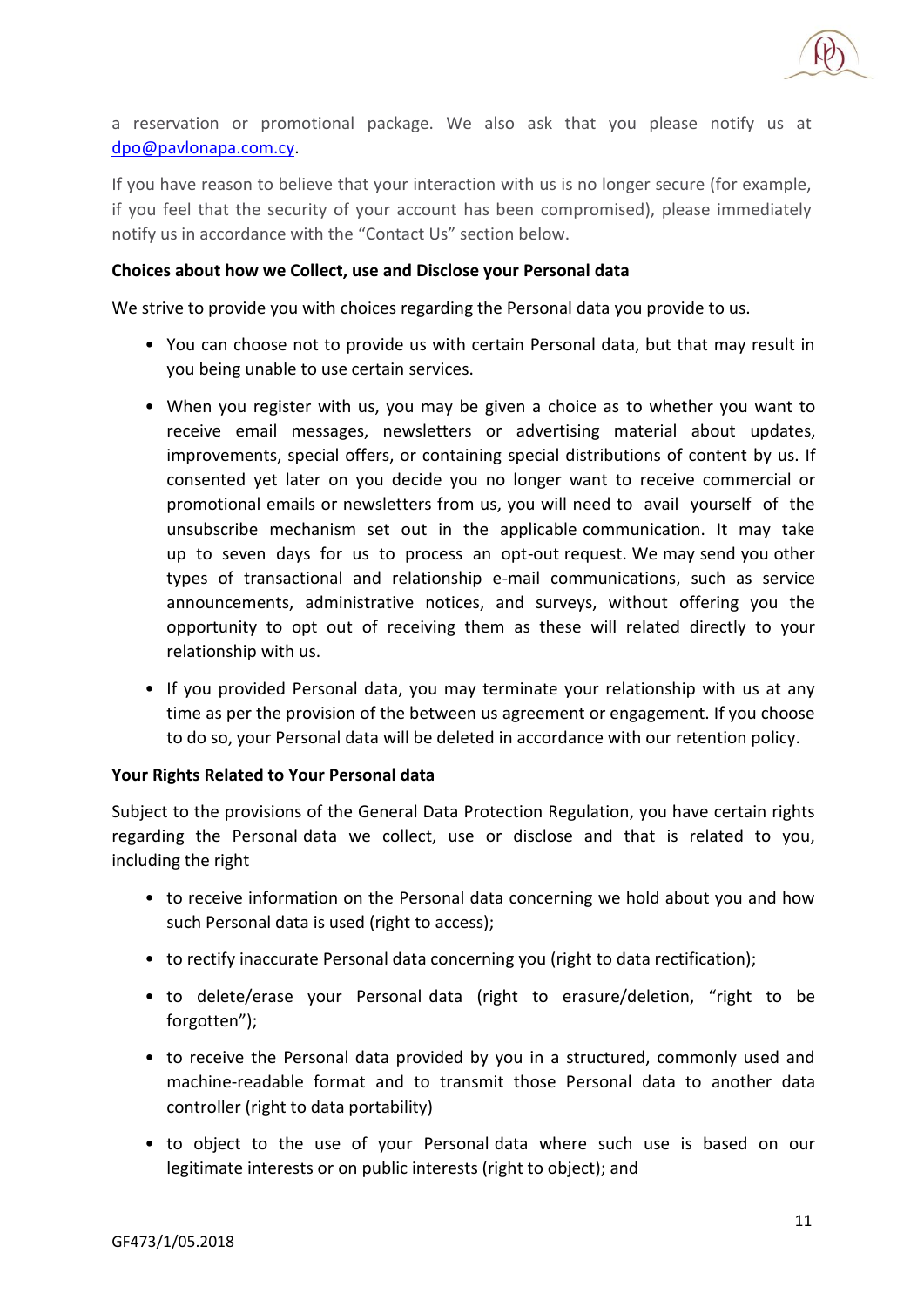

• in some cases, to restrict our use of your Personal data (right to restriction of processing).

If we ask for your consent to use your Personal data, you can withdraw your consent at any time.

You may, at any time, send us an e-mail to dpo@paylonapa.com.cy.to exercise your above rights in accordance with the applicable legal requirements and limitations. If you are located in the European Economic Area, you have a right to lodge a complaint with your local data protection authority.

Note that some requests to delete certain Personal data will require the deletion of your user account as the provision of user accounts are inextricable linked to the use of certain Personal data (e.g., your e-mail address). Also note that it is possible that we require additional information from you in order to verify your authorization to make the request and to honour your request.

## **Changes to Our Privacy Policy**

We may modify or revise our privacy policy from time to time. Although we may attempt to notify you when major changes are made to this privacy policy, you are expected to periodically review the most up-to-date version found at our website [www.pavlonapahotel.com](http://www.pavlonapahotel.com/) aware of any changes, as they are binding on you.

If we change anything in our privacy policy, the date of change will be reflected in the "last modified date". You agree that you will periodically review this privacy policy and refresh the page when doing so. You agree to note the date of the last revision to our privacy policy. If the "last modified" date is unchanged from the last time you reviewed our privacy policy, then it is unchanged. On the other hand, if the date has changed, then there have been changes, and you agree to re-review our privacy policy, and you agree to the new ones. By continuing to use the Website and receive information subsequent to us making available an amended version of our privacy policy in a way that you can easily take notice of it, you thereby consent to such amendment.

### **Enforcement; Cooperation**

We regularly review our compliance with this privacy policy. Please feel free to direct any questions or concerns regarding this privacy policy or our treatment of Personal data by contacting us through the Data Protection Officer a[tdpo@pavlonapa.com.cy.](mailto:dpo@pavlonapa.com.cy). It is our policy to contact the complaining party regarding his or her concerns. We will cooperate with the appropriate regulatory authorities, including local data protection authorities, to resolve any complaints regarding the collection, use and disclosure of Personal data that cannot be resolved by an individual and us.

### **No Rights of Third Parties**

This privacy policy does not create rights enforceable by third parties or require disclosure of any Personal data relating to users of the Website.